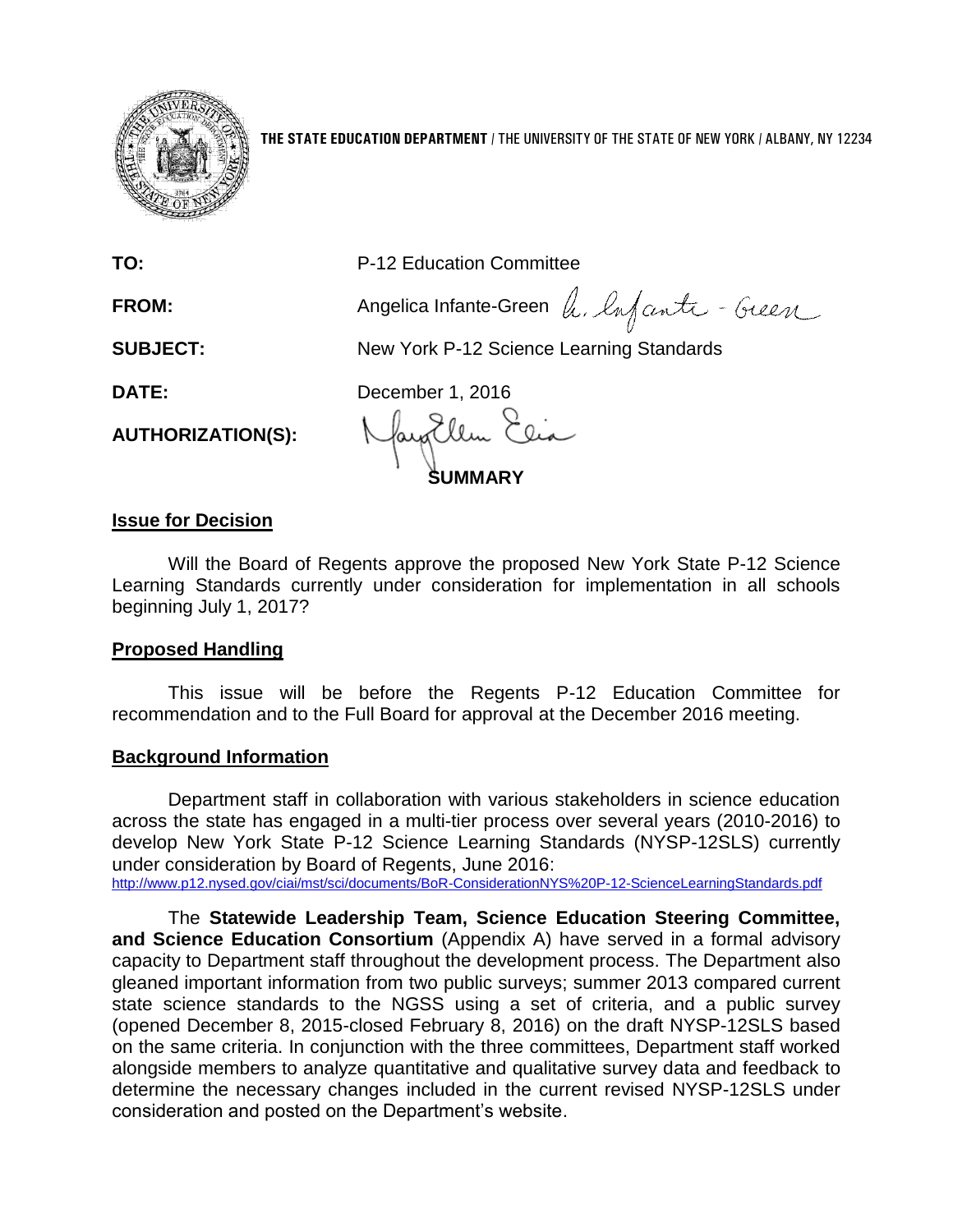The NYSP-12SLS are based on guiding documents grounded in the most current research in science and scientific learning; and reflect the importance of every student's engagement with natural scientific phenomenon at the nexus of three dimensions of learning; Science and Engineering Practices, Disciplinary Core Ideas, and Cross-cutting concepts; *A Framework for K-12 Science Education* (NRC,2012) and the Next Generation Science Standards (2013).

In the recent 2015 report, Revisiting the STEM Workforce by the National Science Board, it is stated that "the STEM workforce is extensive and critical to innovation and competitiveness" and careers in these fields will only grow in the next decade making it essential for accessibility to equitable learning opportunities for all students to benefit. Over the past several decades as well as recently, streams of research studies, reports, policies, and publications also document the underparticipation and often limited preparedness of many students across the United States in science, limiting inclusive opportunities to enter into the Science, Technology, Engineering, and Mathematics (STEM) workforce and college pathways. It is in this context that the proposed new state learning standards in science are well positioned to strengthen P-12 science education in our classrooms for all our students.

The development and adoption of these new proposed NYSP-12SLS is significant and an essential first-step in upholding the primary goal, objectives and activities identified in the 'Standards' key component section included in the Board of Regents approved Statewide Strategic Plan for Science (January, 2015) at: <http://www.p12.nysed.gov/ciai/mst/sci/strplan.html> and <http://www.p12.nysed.gov/ciai/mst/sci/documents/Final-Statewide-Strategic-Plan-for-ScienceRev.pdf>

#### **Statewide Strategic Plan for Science**

#### **Standards**

**Goal:** Adopt new science learning standards and a 5 year strategic plan.

**Objective**: Direct the review, revision, and adoption process for identifying new P-12 NYS science learning standards.

#### **Objective:**

Determine the core science content, conceptual understandings, and practices for all students P-12 that develops scientifically literate citizens who are better prepared to pursue college and career pathways.

#### **Objective:**

Implement and sustain the 5-year strategic plan for transitioning to the new P-12 NYS learning standards.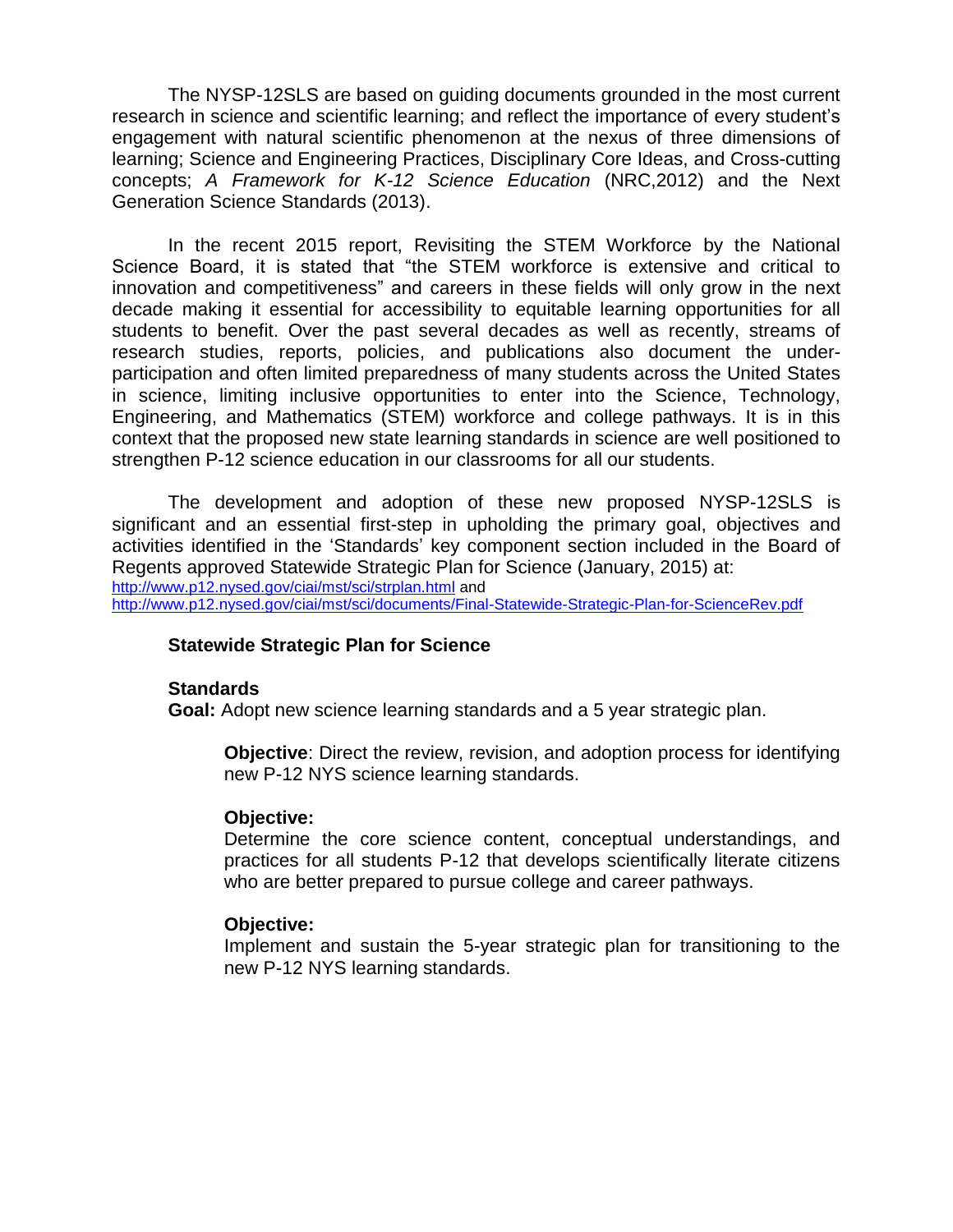## **Summary Timeline of Major Milestones**

## **2010**

The National Academy of Sciences' Board on Science Education, a standing Board within the National Research Council (NRC) posted *A Framework for Science Education Practices, Crosscutting Concepts, and Core Ideas* for public review and comment. Department staff participated in a regional meeting with other states' science professionals to collectively develop comments.

#### **2011**

The Next Generation Science Standards (NGSS) were under development, and based on the release of NRC's *A Framework for Science Education*; *Practices, Crosscutting Concepts, and Core Ideas.* New York State, along with 25 other states, was selected as a Lead State Partner and provided feedback at two key points in the development process of the NGSS.

#### **2012**

The National Research Council (2012) published *A Framework for K-12 Science Education: Practices, Crosscutting Concepts, and Core Ideas.*

#### **2013**

The final version of the NGSS was released, and derived from the NRC's *A Framework for K-12 Science Education: Practices, Crosscutting Concepts, and Core Ideas.* NYSED posted a public survey to collect feedback from various stakeholders in science education to compare the current NYS Science Learning Standards and the NGSS to specific survey criteria. The quantitative and qualitative feedback collected via this public survey were used in part, to formulate the recommendation to the Board of Regents regarding next steps for the P-12 science teaching and learning in NYS.

### **2014**

Department staff provided an update on the development of the Statewide Strategic Plan for Science to the Board of Regents and requested that the Board authorize Department staff to move forward with a process to develop new New York State learning standards in science.

### **2015**

The Board of Regents approved the Statewide Strategic Plan for Science available at [http://www.p12.nysed.gov/ciai/mst/sci/strplan.html,](http://www.p12.nysed.gov/ciai/mst/sci/strplan.html) January 2015. The plan was collaboratively developed by the New York State Education Department, members of the Science Content Advisory Panel, the Statewide Leadership Team (Science), and representatives of the NYS Science Education Consortium. Its purpose is to guide a comprehensive approach toward improving P-12 science education statewide, while specifically addressing a mission and vision for science education in NYS that incorporate six critical components simultaneously - Standards, Curriculum, Professional Development to Enhance Instruction, Assessment, Materials and Resource Support, and Administrative and Community Support.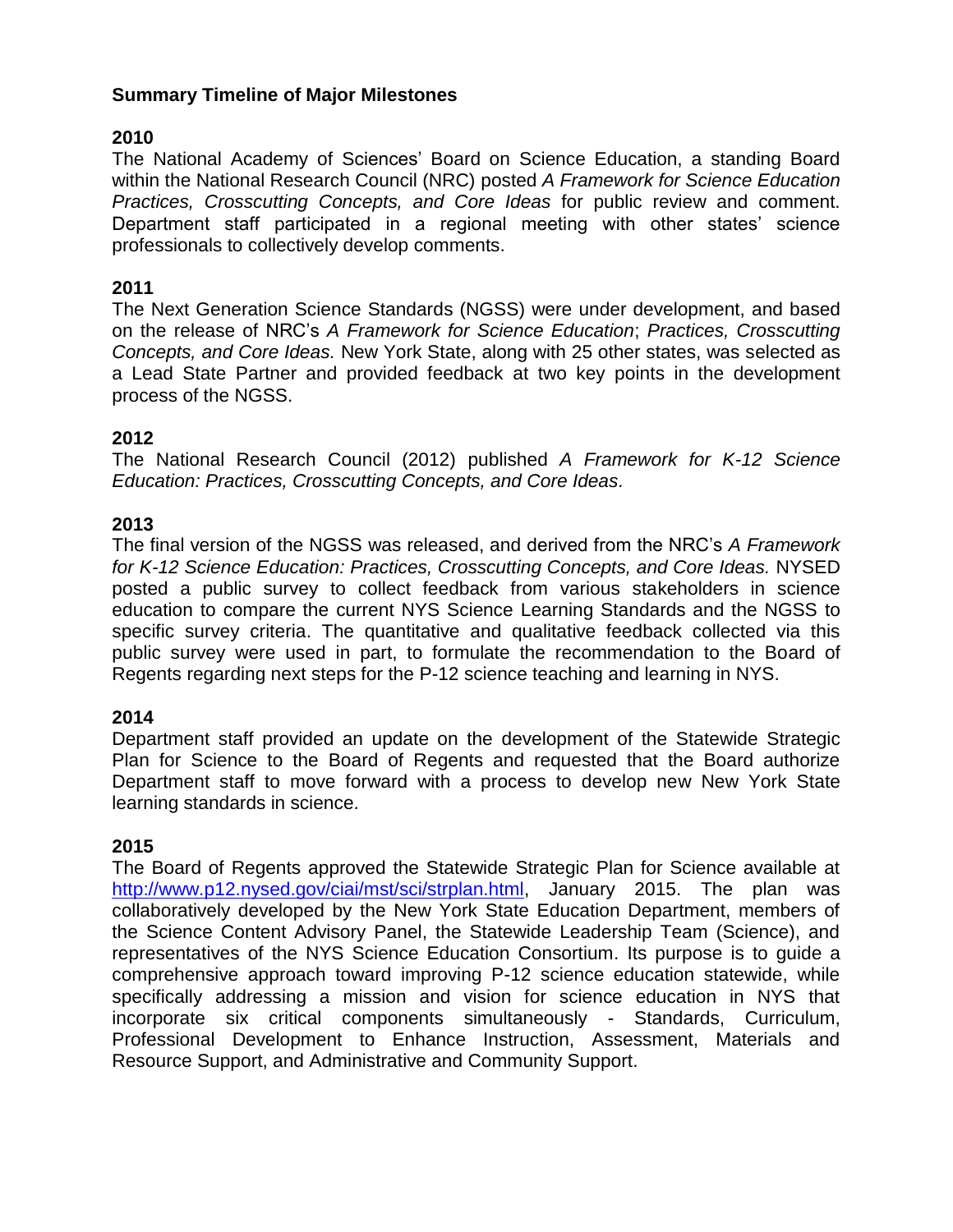Over the summer of 2015, New York State science educators who are employed by the State Education Department to develop the State's science assessments, prepared a preliminary draft of NYS science learning standards based on the feedback received from the 2013 survey and on other input received from science education stakeholders across the State. This preliminary draft used the structure and architecture of the NGSS as a starting point.

The Science Education Steering Committee members convened at the Education Department; members reviewed the preliminary draft of the science learning standards and provided the Department with recommendations for revisions. These recommendations were considered and incorporated into a new draft.

The Science Standards' Writing Team met to review this new draft. Over the course of the two-day meeting, the team provided the Department with recommendations regarding the draft set of science learning standards. Their recommendations were considered and incorporated, as appropriate, into a third iteration of draft science learning standards that was prepared for public review and comment.

*November 2015:* Draft NYS P-12 Science Learning Standards were posted for public preview.

*December 2015*- *February 2016*: A public survey to collect feedback related to the draft NYS P-12 Science Learning Standards was posted on the Department's website.

#### **2016**

The Science Education Steering Committee convened to analyze the survey data and provided the Department with recommendations regarding the draft NYS P-12 Science Learning Standards.

Additions and revisions are reflected in the new set of NYS P-12 Science Learning Standards based on public survey data and Science Education Steering Committee recommendation.

*June 2016:* New set of New York State P-12 Science Learning Standards presented to the Board of Regents for consideration and posted on the Department's website at [http://www.p12.nysed.gov/ciai/mst/sci/documents/BoR-](http://www.p12.nysed.gov/ciai/mst/sci/documents/BoR-ConsiderationNYS%20P-12-ScienceLearningStandards.pdf)[ConsiderationNYS%20P-12-ScienceLearningStandards.pdf](http://www.p12.nysed.gov/ciai/mst/sci/documents/BoR-ConsiderationNYS%20P-12-ScienceLearningStandards.pdf)

### **Related Regents Items**

<http://www.regents.nysed.gov/common/regents/files/616p12d3.pdf> <http://www.regents.nysed.gov/common/regents/files/316p12d1.pdf> <http://www.regents.nysed.gov/common/regents/files/115p12a1.pdf> <http://www.regents.nysed.gov/common/regents/files/1014p12d1.pdf> <http://www.regents.nysed.gov/common/regents/files/314p12d1%5B3%5D.pdf> [http://www.regents.nysed.gov/common/regents/files/413p12d3\\_0.pdf](http://www.regents.nysed.gov/common/regents/files/413p12d3_0.pdf) [http://www.regents.nysed.gov/common/regents/files/documents/meetings/2010Meetings](http://www.regents.nysed.gov/common/regents/files/documents/meetings/2010Meetings/October2010/1010swd1.pdf) [/October2010/1010swd1.pdf](http://www.regents.nysed.gov/common/regents/files/documents/meetings/2010Meetings/October2010/1010swd1.pdf)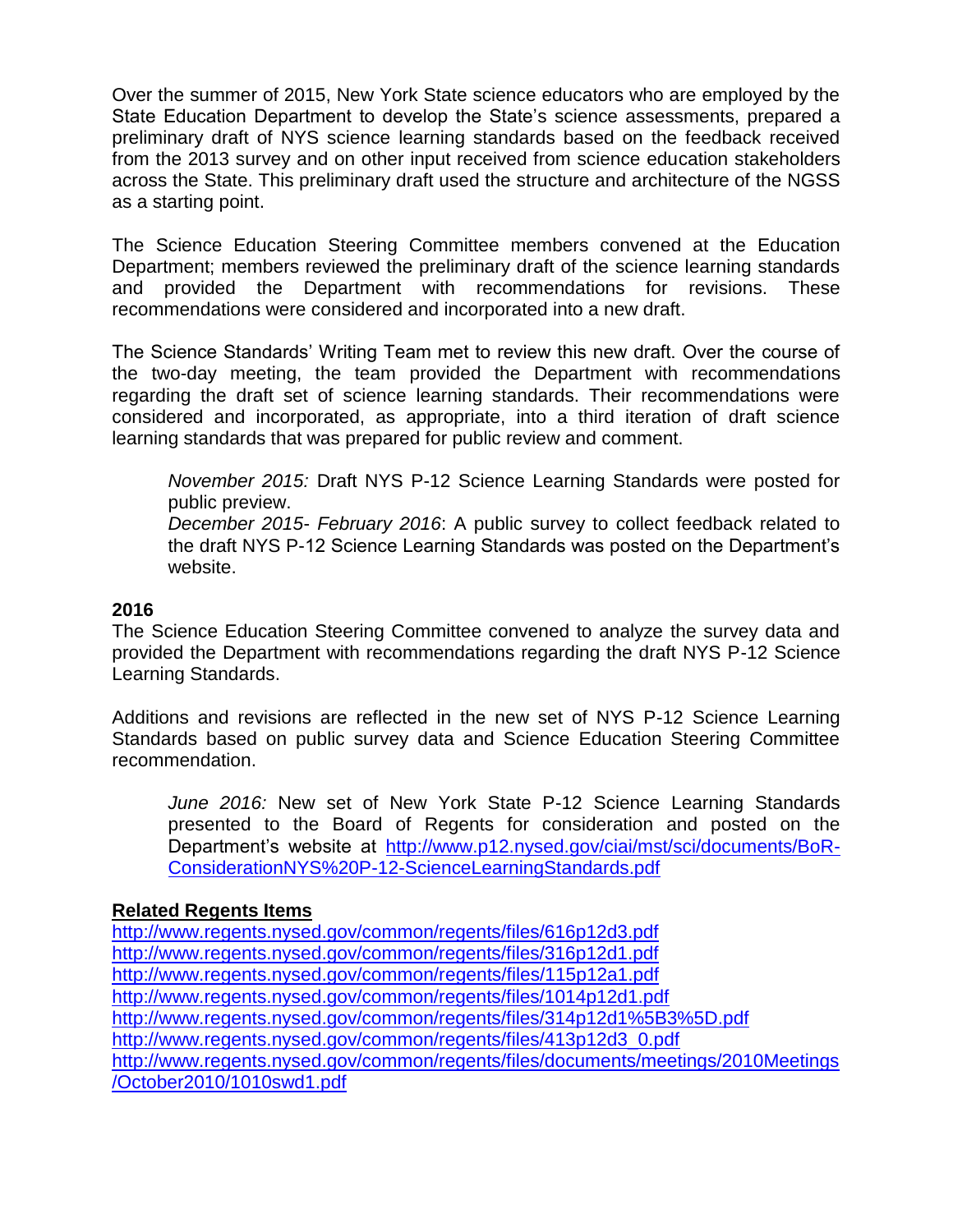### **Recommendation**

It is recommended that the Board of Regents take the following action:

VOTED: That the Board of Regents approves the New York State P-12 Science Learning Standards to be implemented in all schools beginning July 1, 2017.

### **Timetable for Implementation**

If approved at the December 2016 meeting, implementation of the new New York State P-12 Science Learning Standards will begin in all schools beginning with the 2017-2018 school year. This will enable Department staff to continue to collaborate with various key stakeholder groups across that state between now and July 1, 2017 to:

 Develop a NYS Comprehensive Science Standards System Implementation Plan that pinpoints 3 phases to address a systemic and systematic transition to new standards aligned to the mission, vision, and all six key components included in the Statewide Strategic Plan for Science; (Standards, Curriculum, Professional Development to Enhance Instruction, Materials & Resource Support, Administrative and Community Support) at distinct levels - local, regional, and state.

Phase I: Initial Transition-Raise Awareness and Capacity Building Phase II: Transition and Implementation Phase III: Implementation and Sustainability

- Address any changes necessary to the NYSP-12SLS in conjunction to the revisions made to the NYS mathematics state standards and ELA state standards, approved by Board of Regents;
- Continue to identify STEM assets and initiatives across the state to build a Statewide Science Education Ecosystem Network to support the teaching and learning initiatives in science through collaborations and partnerships with school districts, institutes of higher education, professional organizations, informal science institutions, business and industry, and other science stakeholder groups at the regional and local levels and better utilize the vast established educational infrastructure across the state;
- Target specific State and federal funding sources to signal fiscal resources for use at the local level; ESSA (Title II Part  $A$  – Teacher Quality and Title IV – Student Support and enrichment Grants - STEM ) as well as possible grant opportunities to support the implementation of the Statewide Strategic Plan for Science at the regional and state levels.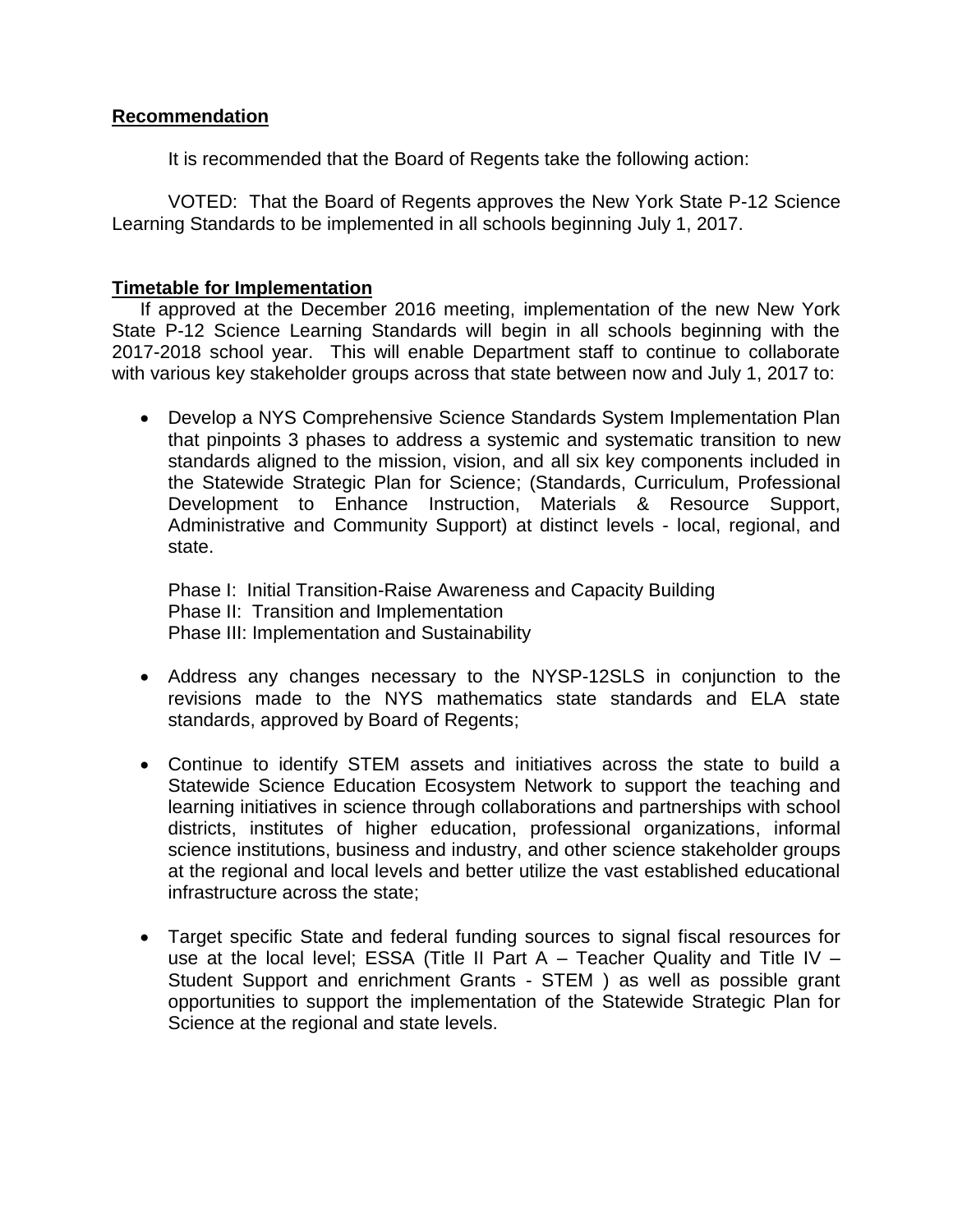# Appendix A –

Members of the New York's Statewide Science Leadership and Advisory Groups

| Science Education Steering Committee (SESC) – convened by SED to provide advice<br>regarding the implementation of the Statewide Strategic Plan for Science 2016 |                                         |  |
|------------------------------------------------------------------------------------------------------------------------------------------------------------------|-----------------------------------------|--|
| Name                                                                                                                                                             | Organization                            |  |
| <b>Kristen Ames</b>                                                                                                                                              | <b>Canton CSD</b>                       |  |
| Sheila Appel                                                                                                                                                     | <b>IBM</b>                              |  |
| <b>Celeste Barker</b>                                                                                                                                            | <b>Schroon Lake CSD</b>                 |  |
| Kelly Baudo                                                                                                                                                      | <b>Buffalo Public Schools</b>           |  |
| Michael Chan                                                                                                                                                     | <b>Rochester CSD</b>                    |  |
| Natasha Cooke-Nieves                                                                                                                                             | American Museum of Natural History      |  |
| <b>Kenneth Huff</b>                                                                                                                                              | <b>Williamsville CSD</b>                |  |
| Karen Huffman-Kelly                                                                                                                                              | <b>Genesee Community College</b>        |  |
| Krista Hunter                                                                                                                                                    | <b>Syracuse CSD</b>                     |  |
| Diane Irwin                                                                                                                                                      | <b>Ballston Spa CSD</b>                 |  |
| Michael Jabot                                                                                                                                                    | <b>SUNY Fredonia</b>                    |  |
| Okhee Lee                                                                                                                                                        | <b>NYU</b>                              |  |
| Laura Lehtonen                                                                                                                                                   | <b>Capital Region BOCES</b>             |  |
| Jason Lindley                                                                                                                                                    | Pelham UFSD                             |  |
| Mary Loesing                                                                                                                                                     | Connetquot CSD                          |  |
| Denise McNamara                                                                                                                                                  | <b>NYC DOE</b>                          |  |
| <b>Timothy Newton</b>                                                                                                                                            | <b>Union-Endicott CSD</b>               |  |
| <b>Kate Perry</b>                                                                                                                                                | Robert C. Parker School                 |  |
| Lisa Perry                                                                                                                                                       | <b>Yonkers Public Schools</b>           |  |
| Ann Rivet-Stanley                                                                                                                                                | <b>Columbia University</b>              |  |
| Doug Schmid                                                                                                                                                      | <b>Western Suffolk BOCES</b>            |  |
| Susan Sciglibaglio                                                                                                                                               | <b>Bethpage UFSD</b>                    |  |
| Kathy Southwell                                                                                                                                                  | East Syracuse Minoa CSD                 |  |
| <b>Bruce Tulloch</b>                                                                                                                                             | <b>NYS Science Education Consortium</b> |  |
| Mark Vaughn                                                                                                                                                      | Corning Incorporated                    |  |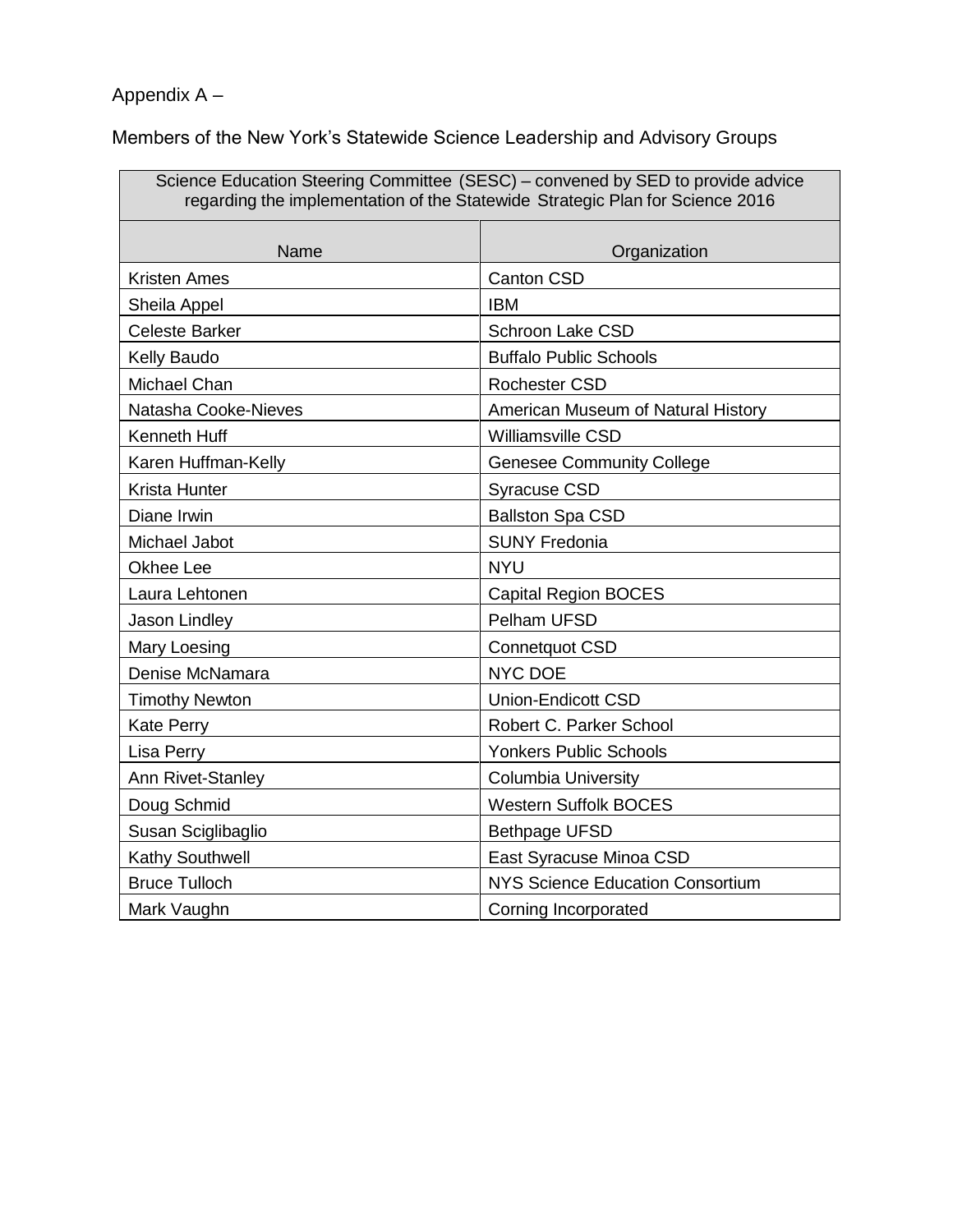## NYS Science Education Consortium

*convened by consortium; combination of leaders from the 16 regional sections of STANYS and teacher professional organizations across the state 2013-2016*

| Name                        | Organization                                            |
|-----------------------------|---------------------------------------------------------|
| John Augenstein             | Science Council of New York City                        |
| Jackie Carrese/Jenn Gonyea  | <b>Capital Area Science Supervisors Association</b>     |
| Lisa Broderick              | Science Teachers Association of New York State          |
| Keith Bogert                | Science Teachers Association of New York State          |
| John Cunninham              | Science Council of New York City                        |
| <b>Connie Duff</b>          | New York State Science Education Leadership Association |
| <b>Steve Fielman</b>        | Science Teachers Association of New York State          |
| Fran Hess/ Glen Conchrane   | Science Teachers Association of New York State          |
| Kathy Hoppe                 | Science Teachers Association of New York State          |
| Mary Loesing/Joyce Barry    | Long Island Science Education Leadership Association    |
| Linda Padwa/Elaine Jetty    | Biology-Chemistry Professional Development Network      |
| <b>Bill Ottman</b>          | <b>Greater Rochester Area Consortium</b>                |
| Fred Pidgeon                | Science Teachers Association of New York State          |
| <b>Patricia Price</b>       | <b>Higher Education Representative</b>                  |
| <b>Arnie Serotsky</b>       | Science Teachers Association of New York State, Co-     |
| Doug Schmid/ Laura Lehtonen | <b>BOCES Representatives</b>                            |
| Mary Thomas                 | Science Teachers Association of New York State          |
| <b>Bruce Tulloch</b>        | Facilitator                                             |
| <b>Brian Vorwald</b>        | Science Teachers Association of New York State          |

| Science Content Advisory Panel (SCAP) - 2013<br>convened by SED; advises on the revision and implementation of NYS science learning<br>standards |                                         |  |
|--------------------------------------------------------------------------------------------------------------------------------------------------|-----------------------------------------|--|
| Name                                                                                                                                             | Organization                            |  |
| Lawrence R. Aaronson                                                                                                                             | Utica College                           |  |
| Marie Anderson                                                                                                                                   | Kingston City School District           |  |
| Jennifer Baxter                                                                                                                                  | Palmyra-Macedon Central School District |  |
| Fernando Espinoza                                                                                                                                | <b>SUNY Old Westbury</b>                |  |
| Karen Harris                                                                                                                                     | <b>Schodack City School District</b>    |  |
| Karen Huffman-Kelly                                                                                                                              | <b>Genessee Community College</b>       |  |
| David Kanter                                                                                                                                     | <b>New York Hall of Science</b>         |  |
| Denise McNamara                                                                                                                                  | <b>NYC Department of Education</b>      |  |
| <b>William Panaram</b>                                                                                                                           | NYC Department of Education             |  |
| <b>Kate Perry</b>                                                                                                                                | Robert C. Parker School                 |  |
| <b>Shane Price</b>                                                                                                                               | Lyndonville Central School District     |  |
| Ann Rivet                                                                                                                                        | <b>Columbia University</b>              |  |
| Susan Sciglibaglio                                                                                                                               | Bethpage Union Free School District     |  |
| Mark Vaughn                                                                                                                                      | Corning Incorporated                    |  |
| Linda Weinberg                                                                                                                                   | <b>SUNY Delhi</b>                       |  |